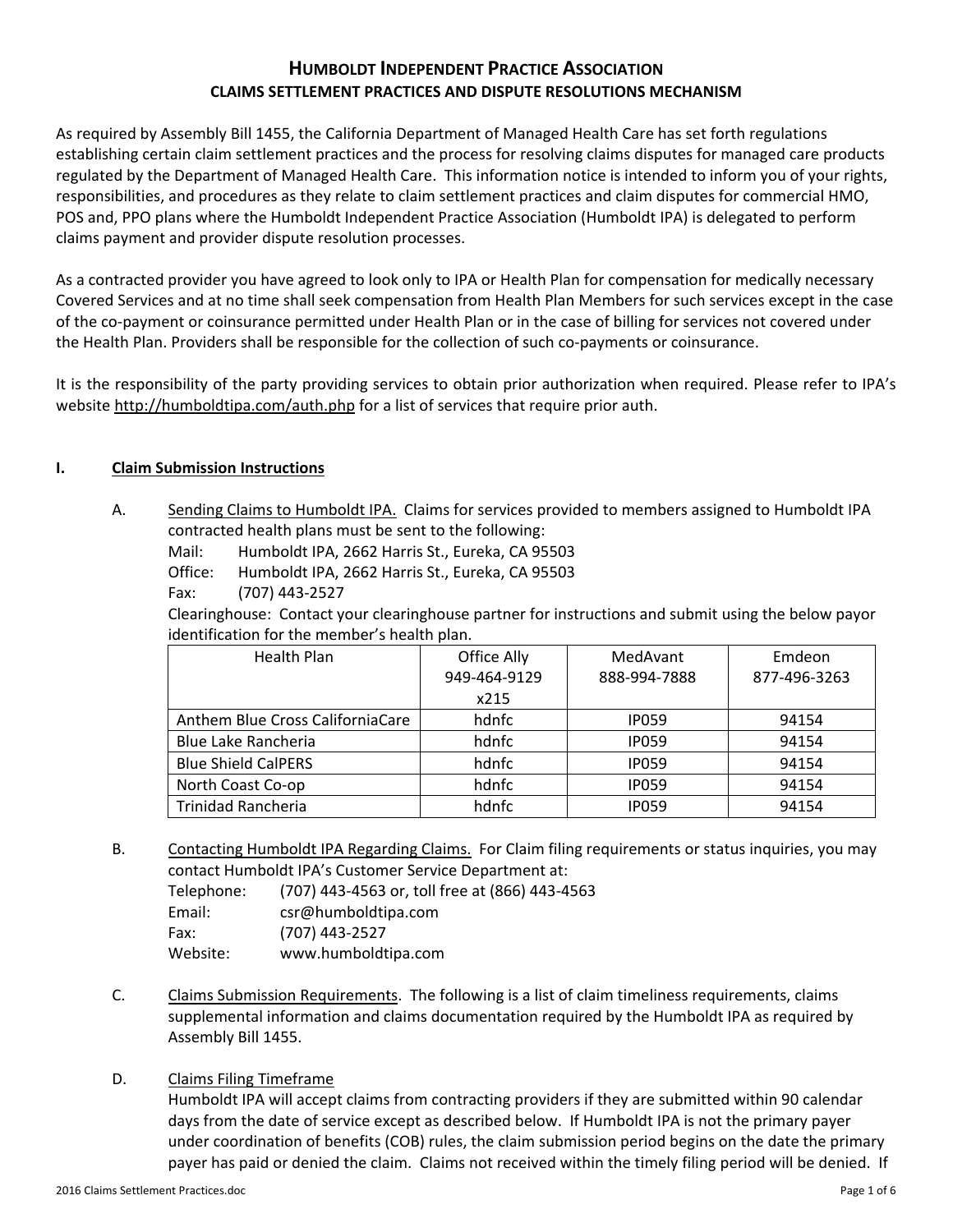a claim is denied for timely filing but the provider can demonstrate "good cause for delay" through the provider dispute resolution process, Humboldt IPA will accept and adjudicate the claim as if it had been submitted within the provider's claim filing timeframe.

When a Provider submits a claim that they know in advance will be subject to denial for the 90 days timely filing, the Provider must attach evidence of timely filing to the claim and make a note somewhere on the claim(s) stating that timely filing evidence was provided.

Acceptable proof of timely filing would be:

- An explanation of benefits or claim denial letter from another carrier, which shows the original claim, was sent within 90 days of the date of service.
- A copy of a clearinghouse report indicating a successful transmission or batch number to the Humboldt IPA within 90 days of the date of service.
- Provider's computer-generated electronic claims transaction verification report showing the claim was sent within 90 days of the date of service.
- Provider's computer-generated report showing the claim was sent to the Humboldt IPA within 90 days.
- Evidence that the member provided incorrect insurance information at the time of the visit and the provider completed follow‐up on the unpaid claim within 90 days of the date of service.

## E. Complete Claims Definition

Humboldt IPA will adjudicate complete claims. A complete claim is a claim, or portion of a claim, including attachments and supplemental information or documentation, that provides reasonably relevant information or information necessary to determine payer liability and that may vary with the type of service or provider. Reasonably relevant information means the minimum amount of itemized, accurate, and material information generated by or in the possession of the provider related to the billed services that enables a claims adjudicator to determine the nature, cost, if applicable, and extent of Humboldt IPA's liability, if any, and to comply with any governmental information requirements. Information necessary to determine Humboldt IPA liability means the minimum amount of material information in the possession of third parties related to a provider's billed services that is required by a claims adjudicator to determine the nature, cost, if applicable, and extent of the plan's liability, if any, and to comply with any governmental information requirements. In addition, Humboldt IPA may require additional information from a provider where the Humboldt IPA has reasonable grounds for suspecting possible fraud, misrepresentation or unfair billing practices.

#### F. Claims Submission Information Instructions

When submitting claims, providers must include, at a minimum, the following information:

| Patient's Identification | Identification number on the patient's ID card.                   |
|--------------------------|-------------------------------------------------------------------|
| Number                   |                                                                   |
|                          |                                                                   |
| Patient's last name and  | Enter name exactly as it appears on the patient's ID card.        |
| first name               | Do not use nicknames or special symbols.                          |
| Patient date of birth    | Do not include "/" or "-".                                        |
| Employer group           |                                                                   |
| number                   |                                                                   |
| Referring provider       | Not required for primary care provider claims.                    |
| name                     |                                                                   |
| Rendering provider       | Enter the provider's name. Do not cover it when signing the form. |
| name                     |                                                                   |
| Rendering Provider's     | No spaces or "-"are necessary.                                    |
| Tax ID or Social         |                                                                   |
| Security number          |                                                                   |
| ICD-10 Diagnosis         | Decimal points are optional. Current year codes are required and  |
| Codes                    | deleted codes will be rejected after a 90-day grace period.       |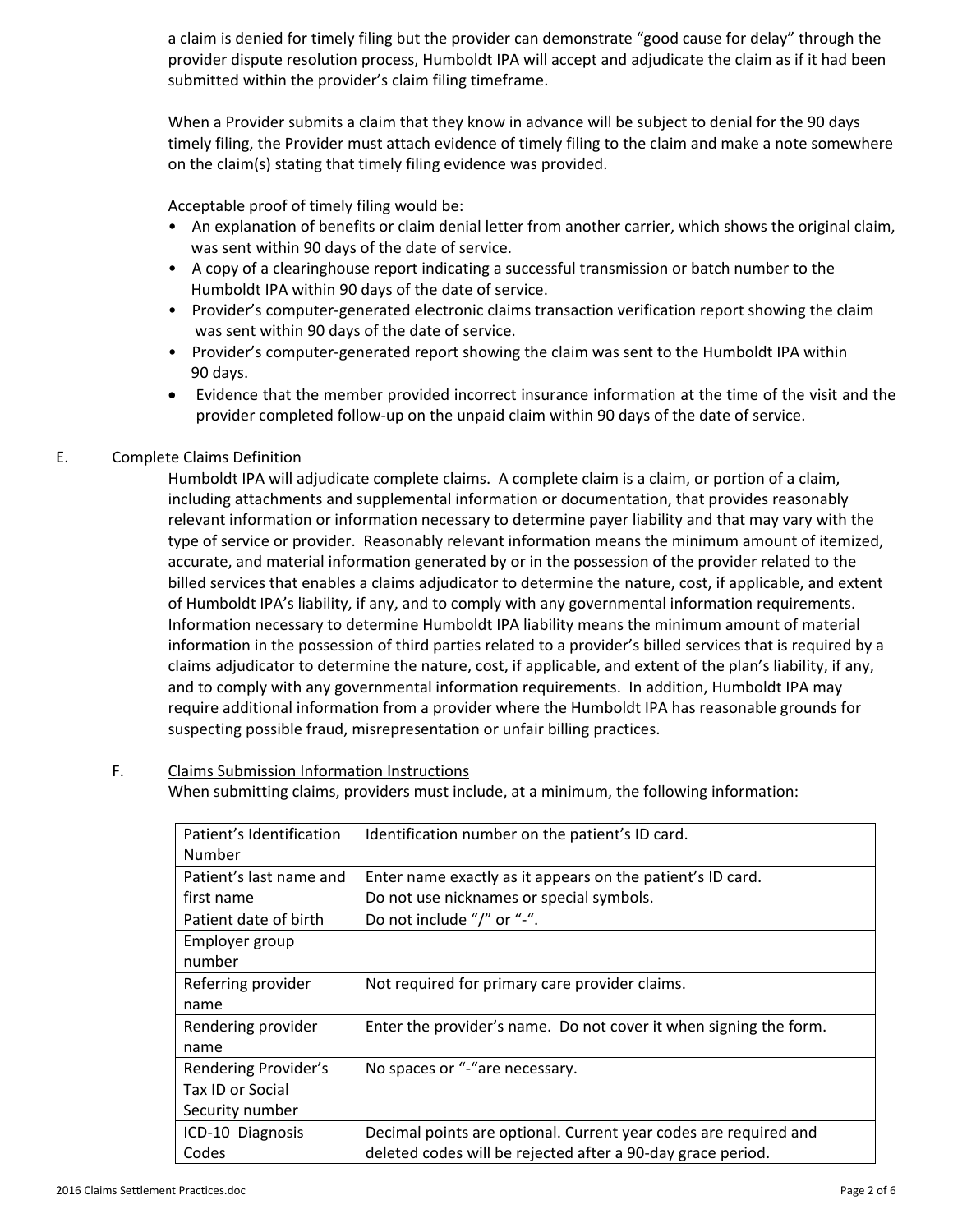| Date(s) of Service       | Enter both From and To dates.                                                 |  |
|--------------------------|-------------------------------------------------------------------------------|--|
| Place of Service         | Use the current 2-digit CMS codes (Professional claims only).                 |  |
| Type of Service          | Use the current 2-digit CMS codes (Professional claims only).                 |  |
| <b>CPT or HCPCS Code</b> | Current year codes required and deleted codes will be rejected after a        |  |
| (professional claims)    | 90-day grace period. Use only standard modifiers.                             |  |
| OR UB-92 Revenue         |                                                                               |  |
| code with description    |                                                                               |  |
| (hospital claims)        |                                                                               |  |
| # of days or units per   | Enter actual quantity. "010" will be read as "10".                            |  |
| service line             |                                                                               |  |
| (professional claims     |                                                                               |  |
| only)                    |                                                                               |  |
| <b>Billed Charge</b>     |                                                                               |  |
| Authorization number,    | Include medical records if necessary.                                         |  |
| if required              |                                                                               |  |
| <b>Locum Tenens</b>      | Indicate physician for whom they are providing coverage.                      |  |
| Physicians               |                                                                               |  |
| Primary payer            | Required only when submitting secondary claim for payment.                    |  |
| remittance advice        |                                                                               |  |
| Injury information       | Required only when submitting claim for injury-related services.              |  |
| Invoice                  | Required only when billing DME, orthotics and supplies.                       |  |
| <b>Medical Records</b>   | When service billed requires authorization and it does not match<br>$\bullet$ |  |
|                          | the service authorized or is in addition to service authorized.               |  |
|                          | When an unlisted (XXX99) code is being billed.                                |  |

### G. Date of Receipt

Date of receipt is the business day when a claim is first delivered, electronically or physically, to the Humboldt IPA's designated address.

#### H. Reimbursement of Claims

Humboldt IPA will reimburse each claim, or portion thereof, according to the agreed upon contract rate no later than 45 working days after receipt of the claim unless the claim is contested or denied. Humboldt IPA reserves the right to adjudicate claims using reasonable payment policies and non‐ standard coding methodologies that are consistent with standards accepted by nationally recognized medical organization, federal regulatory bodies and major credentialing organizations.

#### I. Virtual Examiner Edits

The Humboldt IPA processes claims following the requirements set forth by the Department of Managed Health Care and the Department of Corporations. *Industry Collaborative Effort* resources are used when available. The *Trilogy Claims Administration* is used as a resource where applicable. The *Virtual Examiner* (VE) program is used to apply the National Correct Coding Initiative Policy Manual for Medicare Services and Current Procedural Terminology correct coding policies. All VE denials are applied to claims submitted by IPA members, except when specifically exempted by the Executive Committee of the Humboldt IPA Board of Directors. The Executive Committee also approves guidelines for review of claims recommended for review by VE.

#### J. Interest on Late Payment of Claims

The late payment on a complete claim for emergency services that is neither contested nor denied will automatically include the greater of:

- \$15 for each 12‐month period or portion thereof on a non‐prorated basis, or
- Interest at the rate of 15 percent per year for the period of time that the payment is late.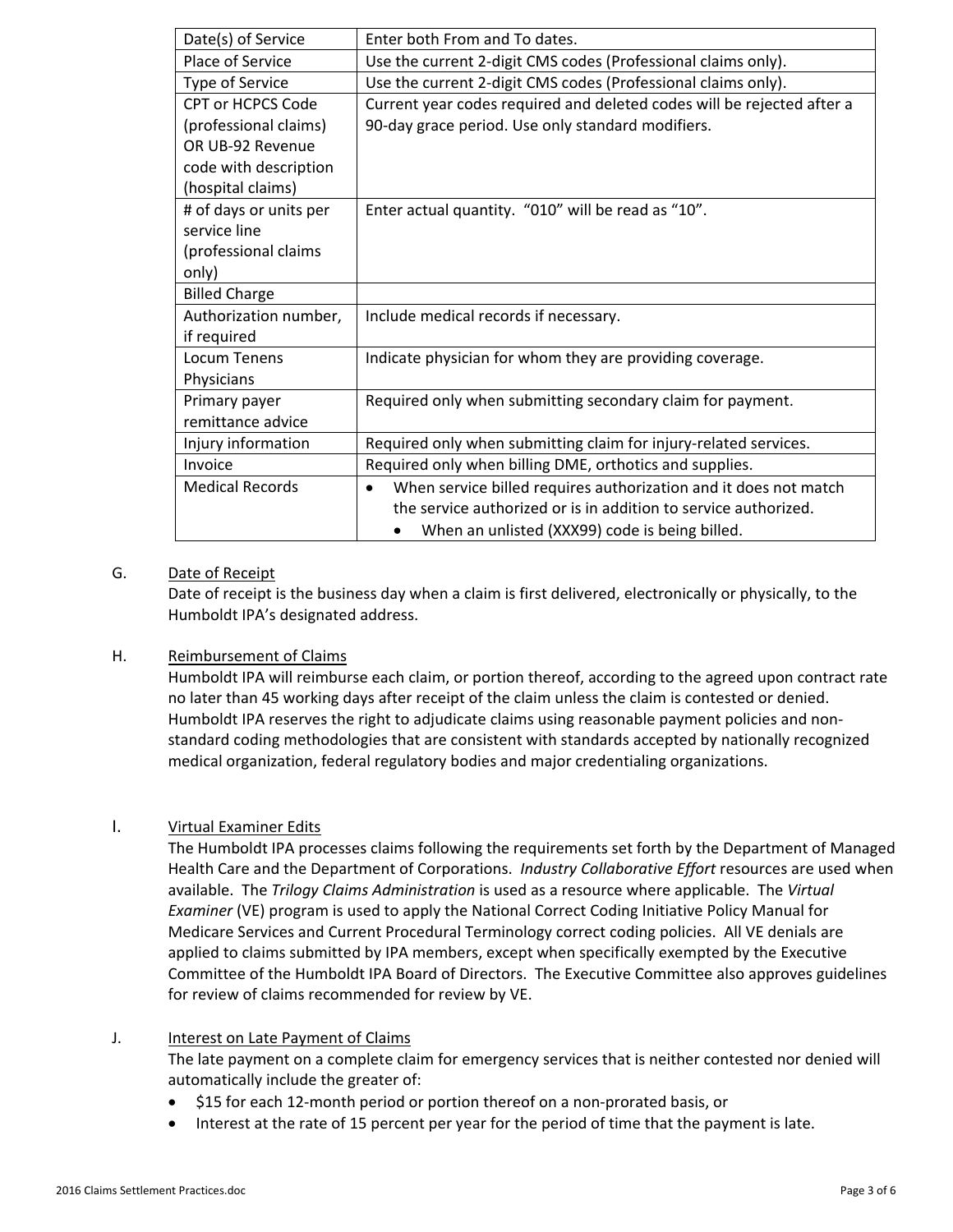Late payments on all complete claims for non-emergency services will automatically include interest at the rate of 15 percent per annum for the period of time that the payment is late. If Humboldt IPA does not automatically (within five days of the late claim payment) include the interest fee with a late‐paid complete claim or the interest was under paid, an additional \$10 will be sent to the provider of service. Interest payments for less than \$2.00 may be mailed by the  $10<sup>th</sup>$  of the following calendar month.

If Humboldt IPA fails to notify the provider of service in writing of a denied or contested claim, or portion thereof, and ultimately pays the claims in whole or part, computation of the interest will begin on the first calendar day after the applicable time period for denying or contesting claims has expired.

K. Claim Receipt Verification and Acknowledgement of Claims Humboldt IPA will provide claim receipt verification and acknowledgement of claims, whether or not the claims are complete, within two business days for electronically submitted claims. For all other claims submissions, Humboldt IPA will provide an acknowledgement of claims receipt within 15 business days of receipt. A provider may verify receipt of claims and obtain an acknowledgement of claim receipt in the following manner:

Telephone: (707) 443‐4563 or toll free at 866‐443‐4563 Website: www.humboldtipa.com (Contact Customer Service for secure access information.)

## L. Retroactively Approved, Non-urgent Services

- It is the responsibility of the party providing services to obtain prior authorization when required. Please refer to IPA's website http://humboldtipa.com/auth.php for a list of services that require prior auth.
- Claims for services that are authorized retroactively for medically necessary services that could have been authorized prior to the date service will be allowed at 50% of the regular rate.

## **II. Dispute Resolution Process for Contracted Providers**

A. Definition of Contracted Provider Dispute. A contracted provider dispute is a provider's written notice to Humboldt IPA and/or the member's applicable health plan challenging, appealing or requesting reconsideration of a claim (or a bundled group of substantially similar multiple claims that are individually numbered) that has been denied, adjusted or contested or seeking resolution of a billing determination or other contract dispute (or bundled group of substantially similar multiple billing or other contractual disputes that are individually numbered) or disputing a request for reimbursement of an overpayment of a claim.

Each contracted provider dispute must contain, at a minimum, the following information: provider's name; provider's identification number, provider's contact information, and:

- If the contracted provider dispute concerns a claim or a request for reimbursement of an overpayment of a claim from Humboldt IPA to a contracted provider the following must be provided: a clear identification of the disputed item, the date of service and a clear explanation of the basis upon which the provider believes the payment amount, request for additional information, request for reimbursement for the overpayment of a claim, contest, denial, adjustment or other action is incorrect;
- If the contracted provider dispute is not about a claim, a clear explanation of the issue and the provider's position on such issue; and
- If the contracted provider dispute involves an enrollee or group of enrollees, the name and identification number(s) of the enrollee or enrollees, a clear explanation of the disputed item,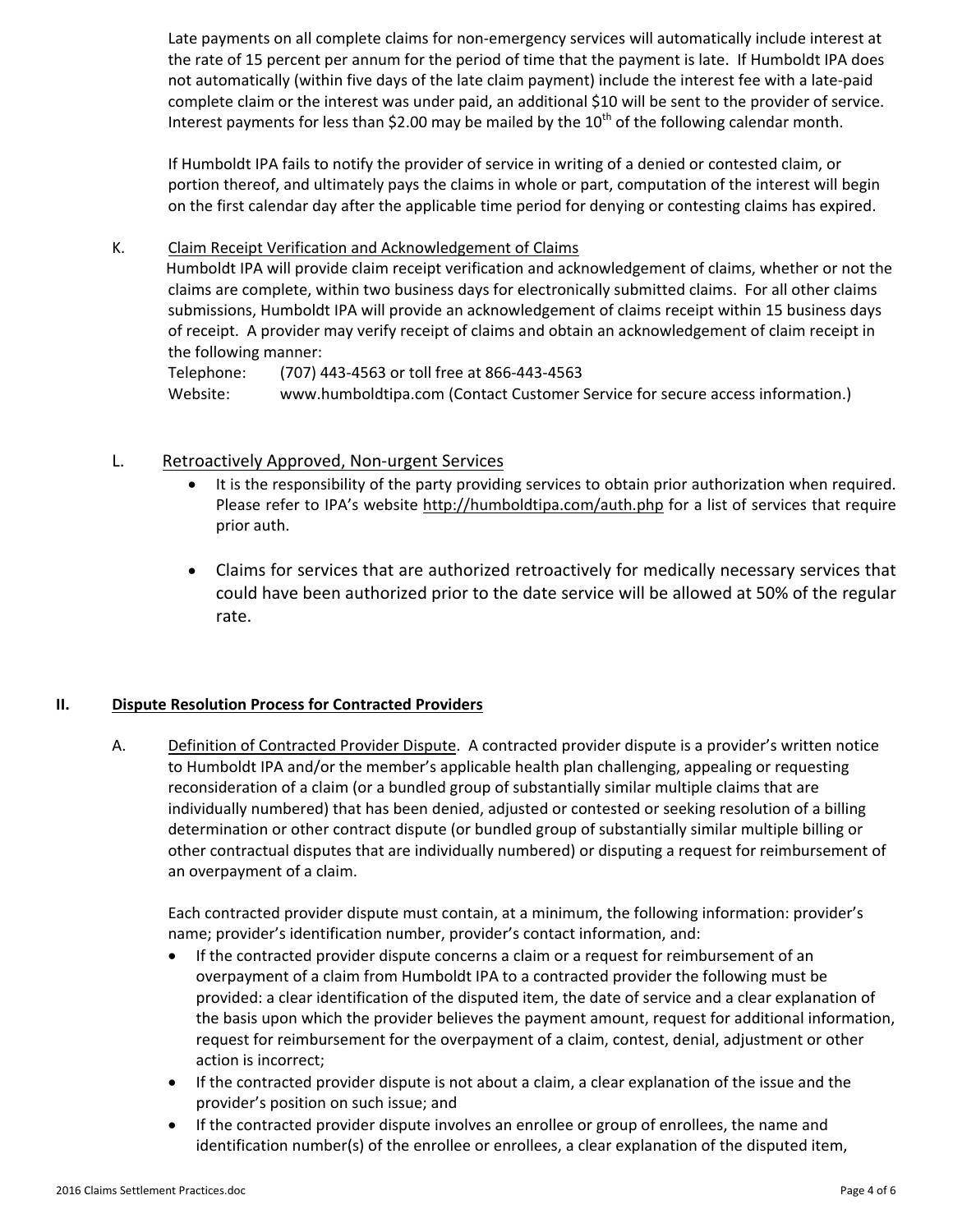including the date of service and provider's position on the dispute, and an enrollee's written authorization for provider to represent said enrollees.

B. Sending a Contracted Provider Dispute to Humboldt IPA. Humboldt IPA does not accept verbal provider disputes (e.g. via phone). Providers must submit disputes in writing using either the PDR Request Form or some other format that includes all the required information in Section II. A., above. Authorization requests received after the service has been billed and denied will be handled as a PDR. Blank PDR Request Forms will be mailed, e‐mailed or faxed to providers upon request, or can be downloaded from the Humboldt IPA's website at www.humboldtipa.com. All provider disputes must be sent to the attention of the Claims Manager, Humboldt IPA at the following:

Mail: Humboldt IPA, 2662 Harris St., Eureka, CA 95503 Office: Humboldt IPA, 2662 Harris St., Eureka, CA 95503 Fax: (707) 443‐2527

- C. Time Period for Submission of Provider Disputes.
	- Contracted provider disputes must be received by Humboldt IPA within 365 days from Humboldt IPA's action that led to the dispute (or the most recent action if there are multiple actions) that led to the dispute.
	- In the case of Humboldt IPA's inaction, contracted provider disputes must be received by Humboldt IPA within 365 days of the date of service.
	- Contracted provider disputes that do not include all required information as set forth above in Section III.B. may be returned to the submitter for completion. An amended contracted provider dispute which includes the missing information may be submitted to Humboldt IPA within thirty (30) working days of your receipt of a returned contracted provider dispute.
- D. Acknowledgment of Contracted Provider Disputes. Humboldt IPA will acknowledge receipt of all contracted provider disputes within two (2) working days of the date of receipt.
- E. Contacting Humboldt IPA Regarding Contracted Provider Disputes. All inquiries regarding the status of a contracted provider dispute or about filing a contracted provider dispute must be directed to Humboldt IPA at: (707) 443‐4563 or toll free at (866) 443‐4563.
- F. Instructions for Filing Substantially Similar Contracted Provider Disputes. Substantially similar multiple claims, billing or contractual disputes, may be filed in batches as a single dispute by using the Humboldt IPA's "Multiple Like Claims" PDR form or in some other format that includes all the required information in Section II. A., above.
- G. Time Period for Resolution and Written Determination of Contracted Provider Dispute. Humboldt IPA will issue a written determination stating the pertinent facts and explaining the reasons for its determination within forty‐five (45) working days after the date of receipt of the contracted provider dispute or the amended contracted provider dispute.
- H. Past Due Payments. If the contracted provider dispute or amended contracted provider dispute involves a claim and is determined in whole or in part in favor of the provider, Humboldt IPA will pay any outstanding monies determined to be due, and all interest and penalties required by law or regulation, within five (5) working days of the issuance of the written determination.

## **III. Dispute Resolution Process for Non‐Contracted Providers**

A. Definition of Non‐Contracted Provider Dispute. A non‐contracted provider dispute is a non‐contracted provider's written notice to Humboldt IPA challenging, appealing or requesting reconsideration of a claim (or a bundled group of substantially similar claims that are individually numbered) that has been